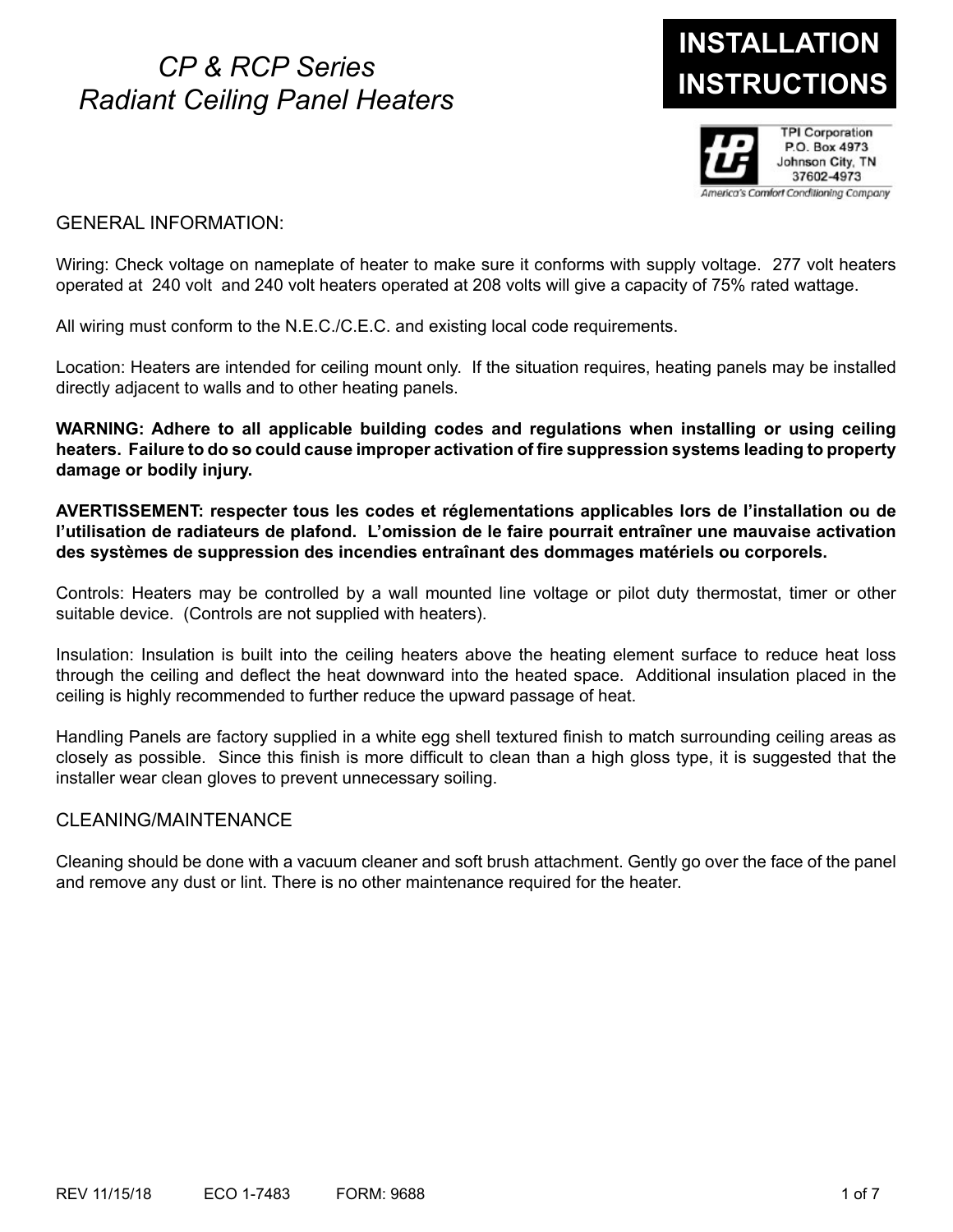| Model        | <b>Panel Size</b> |                 |              |                          |              |              |
|--------------|-------------------|-----------------|--------------|--------------------------|--------------|--------------|
| No.          | A                 | B               | $\mathsf{C}$ | <b>T-Bar Spacing</b>     | <b>Watts</b> | <b>Volts</b> |
| CP805        | 23 3/4 (603MM)    | 47 3/4 (1213MM) |              | 24 X 48 (610MM X 1219MM) | 500          | 208          |
| CP125        | 23 3/4 (603MM)    | 47 3/4 (1213MM) |              | 24 X 48 (610MM X 1219MM) | 500          | 120/240      |
| CP705        | 23 3/4 (603MM)    | 47 3/4 (1213MM) |              | 24 X 48 (610MM X 1219MM) | 500          | 277          |
| <b>CP807</b> | 23 3/4 (603MM)    | 47 3/4 (1213MM) |              | 24 X 48 (610MM X 1219MM) | 750          | 208          |
| <b>CP127</b> | 23 3/4 (603MM)    | 47 3/4 (1213MM) |              | 24 X 48 (610MM X 1219MM) | 750          | 120/240      |
| <b>CP707</b> | 23 3/4 (603MM)    | 47 3/4 (1213MM) |              | 24 X 48 (610MM X 1219MM) | 750          | 277          |
| CP802        | 23 3/4 (603MM)    | 23 3/4 (603MM)  |              | 24 X 24 (610MM X 610MM)  | 250          | 208          |
| CP122        | 23 3/4 (603MM)    | 23 3/4 (603MM)  |              | 24 X 24 (610MM X 610MM)  | 250          | 120/240      |
| CP702        | 23 3/4 (603MM)    | 23 3/4 (603MM)  |              | 24 X 24 (610MM X 610MM)  | 250          | 277          |
| CP803        | 23 3/4 (603MM)    | 23 3/4 (603MM)  |              | 24 X 24 (610MM X 610MM)  | 375          | 208          |
| CP123        | 23 3/4 (603MM)    | 23 3/4 (603MM)  |              | 24 X 24 (610MM X 610MM)  | 375          | 120/240      |
| CP703        | 23 3/4 (603MM)    | 23 3/4 (603MM)  |              | 24 X 24 (610MM X 610MM)  | 375          | 277          |





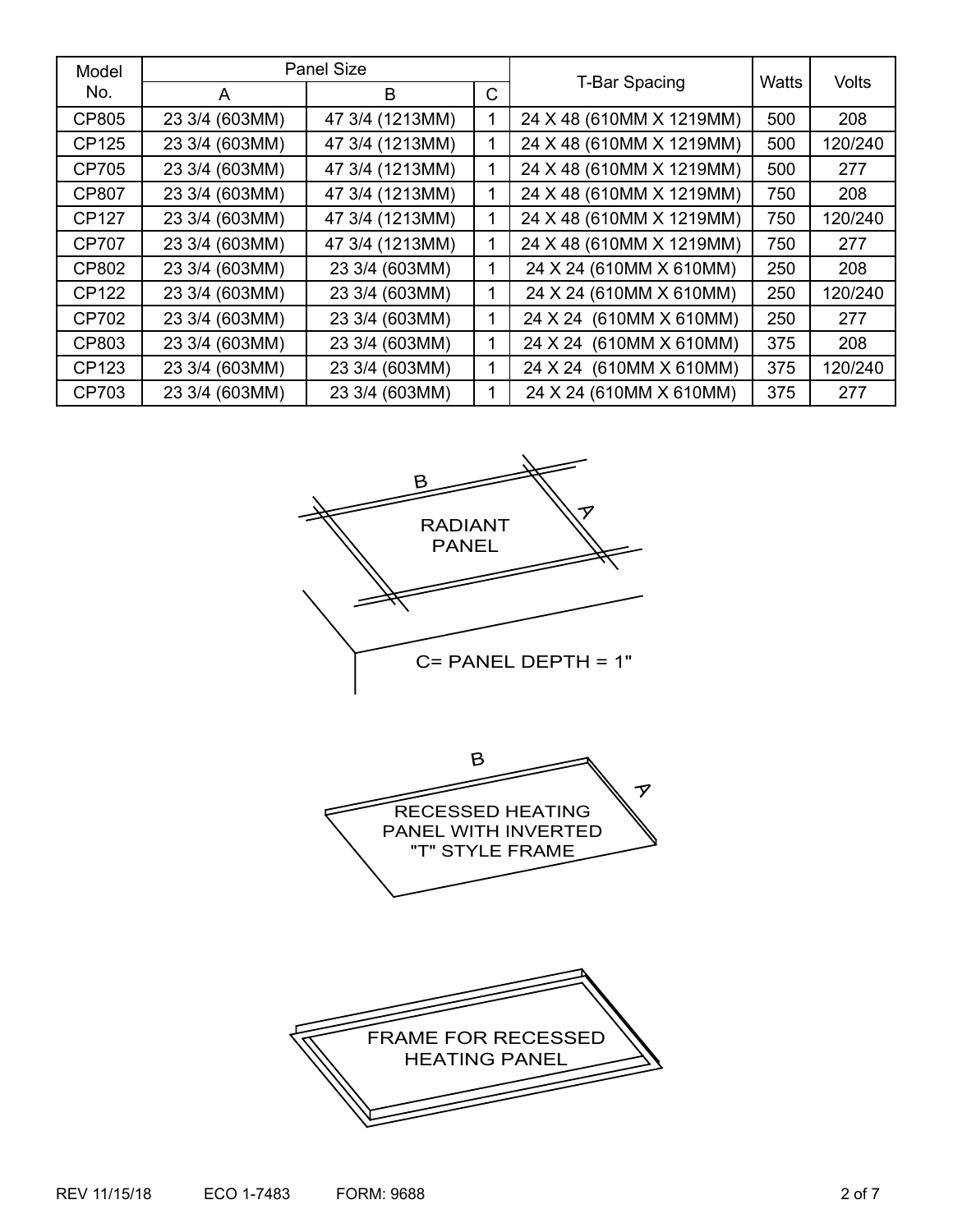| Model         | Panel Size     |                 |   | <b>FRAME OUT SIZE</b> | Watts          |     |         |
|---------------|----------------|-----------------|---|-----------------------|----------------|-----|---------|
| No.           | A              | B               | C | D                     | Е              |     | Volts   |
| <b>RCP805</b> | 21 3/4 (552MM) | 47 3/4 (1213MM) |   | 22 1/2 (571MM)        | 48 12 (1232MM) | 500 | 208     |
| <b>RCP125</b> | 21 3/4 (552MM) | 47 3/4 (1213MM) |   | 22 1/2 (571MM)        | 48 12 (1232MM) | 500 | 120/240 |
| <b>RCP705</b> | 21 3/4 (552MM) | 47 3/4 (1213MM) |   | 22 1/2 (571MM)        | 48 12 (1232MM) | 500 | 277     |
| <b>RCP807</b> | 21 3/4 (552MM) | 47 3/4 (1213MM) |   | 22 1/2 (571MM)        | 48 12 (1232MM) | 750 | 208     |
| <b>RCP127</b> | 21 3/4 (552MM) | 47 3/4 (1213MM) |   | 22 1/2 (571MM)        | 48 12 (1232MM) | 750 | 120/240 |
| <b>RCP707</b> | 21 3/4 (552MM) | 47 3/4 (1213MM) |   | 22 1/2 (571MM)        | 48 12 (1232MM) | 750 | 277     |
| <b>RCP802</b> | 21 3/4 (552MM) | 21 3/4 (552MM)  |   | 22 1/2 (571MM)        | 22 1/2 (571MM) | 250 | 208     |
| <b>RCP122</b> | 21 3/4 (552MM) | 21 3/4 (552MM)  |   | 22 1/2 (571MM)        | 22 1/2 (571MM) | 250 | 120/240 |
| <b>RCP702</b> | 21 3/4 (552MM) | 21 3/4 (552MM)  |   | 22 1/2 (571MM)        | 22 1/2 (571MM) | 250 | 277     |
| <b>RCP803</b> | 21 3/4 (552MM) | 21 3/4 (552MM)  |   | 22 1/2 (571MM)        | 22 1/2 (571MM) | 375 | 208     |
| <b>RCP123</b> | 21 3/4 (552MM) | 21 3/4 (552MM)  |   | 22 1/2 (571MM)        | 22 1/2 (571MM) | 375 | 120/240 |
| <b>RCP703</b> | 21 3/4 (552MM) | 21 3/4 (522MM)  |   | 22 1/2 (571MM)        | 22 1/2 (571MM) | 375 | 277     |





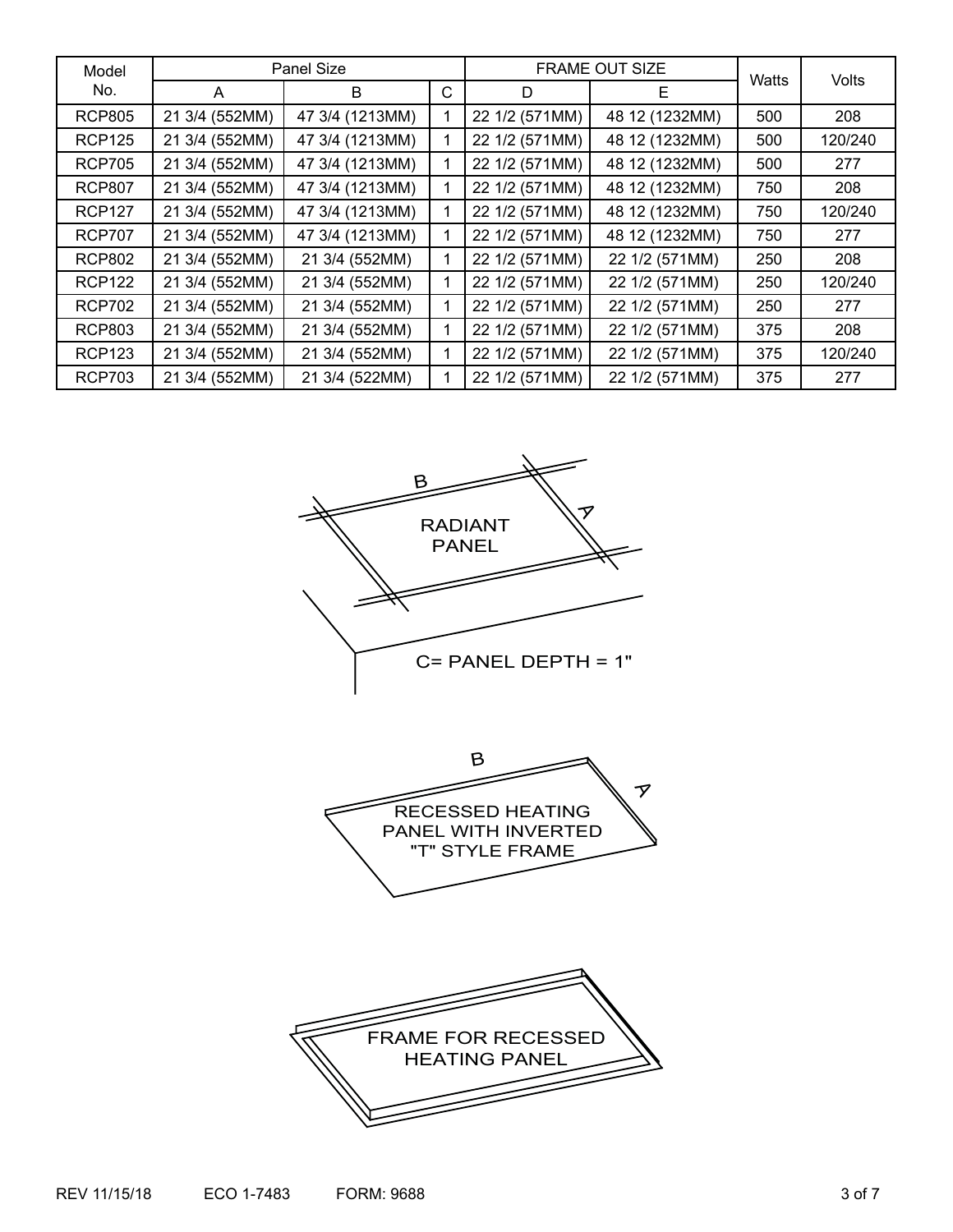# **IMPORTANT INSTRUCTIONS**

- 1. When using electrical appliances, basic precautions should always be followed to reduce the risk of fire, electrical shock, and injury to persons, including the following:
- 2. Read all instructions before using this heater.
- **3. CAUTION: High temperature, risk of fire, keep electrical cords, drapery, furnishings and other combustibles at least 3 feet (0.9m) from the front of the heater. Zero clearance on sides and rear.**

 **MISE EN GARDE: Température élevée, risque d'incendie, maintenez les cordons électriques, les draperies, les meubles et autres matériaux combustibles à au moins 0,9 m de l'avant de l'appareil. Zéro dégagement sur les côtés et à l'arrière.**

- 4. Extreme caution is necessary when any heater is used by or near children or invalids and whenever the heater is left operating and unattended.
- 5. Do not operate any heater after it malfunctions, has been dropped or damaged in any manner. Return heater to authorized service facility for examination, electrical or mechanical adjustment, or repair.
- 6. Do not use outdoors.
- 7. To disconnect heater, turn controls to off, and turn off power to heater circuit at main disconnect panel (or operate internal disconnect switch if provided).
- 8. Do not insert or allow foreign objects to enter any ventilation or exhaust opening as this may cause an electric shock or fire, or damage the heater.
- 9. To prevent a possible fire, do not block air intakes or exhaust in any manner.
- 10. A heater has hot and arcing or sparking parts inside. **WARNING:** Do not use it in area where gasoline, paint, or flammable liquids are used or stored.

**AVERTISSEMENT:** Ne l'utilisez pas dans un endroit où de l'essence, de la peinture ou des liquides inflammables sont utilisés ou stockés.

- 11. Use this heater only as described in this manual. Any other use not recommended by the manufacturer may cause fire, electric shock, or injury to persons.
- 12. This heater may include an audible or visual alarm to warn that parts of the heater are getting excessively, hot. If the alarm sounds (or illuminates), immediately turn the heater off and inspect for any objects on or adjacent to the heater that may have blocked the airflow or otherwise caused high temperatures to have occurred. **DO NOT OPERATE THE HEATER WITH THE ALARM SOUNDING (OR ILLUMINATING).**

#### **13. SAVE THESE INSTRUCTIONS**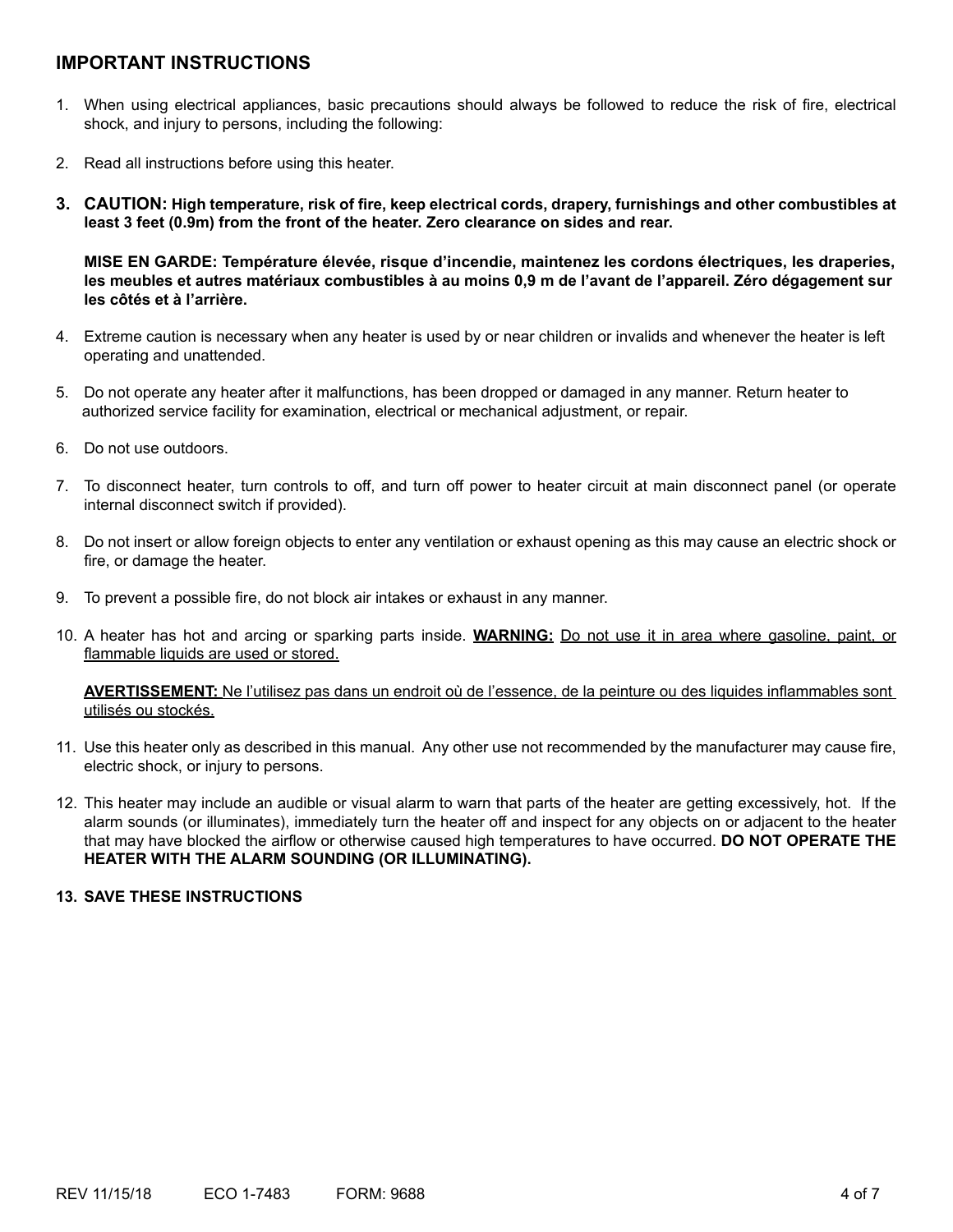| FRAME ONLY FOR                                                                  | HEATING PANEL WITH                                                                                                                                             |
|---------------------------------------------------------------------------------|----------------------------------------------------------------------------------------------------------------------------------------------------------------|
| RECESSED HEATING                                                                | SURFACE MOUNT                                                                                                                                                  |
| PANELS                                                                          | FRAME                                                                                                                                                          |
| SURFACE MOUNTING<br>FRAME FOR "T" BAR<br>HEATING OP PANEL<br>FRAME DEPTH = $3"$ | SURFACE MOUNTING<br>FRAME                                                                                                                                      |
| RECESSED PANEL FRAME ACCESSORY                                                  | SURFACE MOUNTED FRAME ACCESSORY                                                                                                                                |
| FOR USE WITH RECESSED PANELS ONLY                                               | FOR SURFACE MOUNTED PANELS                                                                                                                                     |
| <b>NOMINAL SIZE</b><br>22" X 22" (559MM X 559MM)<br>22" X 48" (550MM X 1219MM)  | CATALOG NUMBERS NOMINAL SIZE<br>24" X 24" (610MM X 610MM)<br>SF200<br>24" X 48" (610MM X 1219MM)<br><b>SF400</b><br>Frame is constructed of extruded aluminum. |

INSTALLATION INSTRUCTIONS T-BAR CEILING PANELS

All wiring must be in accordance with the latest edition of the N.E.C./C.E.C. and local codes. Install the junction box above and away from the panel above any ceiling insulation. Reference Fig. 1.

**WARNING: Adhere to all applicable building codes and regulations when installing or using ceiling heaters. Failure to do so could cause improper activation of fire suppression systems leading to property damage or bodily injury.**

**AVERTISSEMENT: respecter tous les codes et réglementations applicables lors de l'installation ou de l'utilisation de radiateurs de plafond. L'omission de le faire pourrait entraîner une mauvaise activation des systèmes de suppression des incendies entraînant des dommages matériels ou corporels.**

Use supply conductors suitable for  $75^{\circ}$ C.

Heater junction box and thermostat outlet box must be grounded through the grounding conductor. Install heating panels in "T" Bar ceiling maintaining a minimum clearance between overhead ceiling or roof and flat back of panel.for wiring.

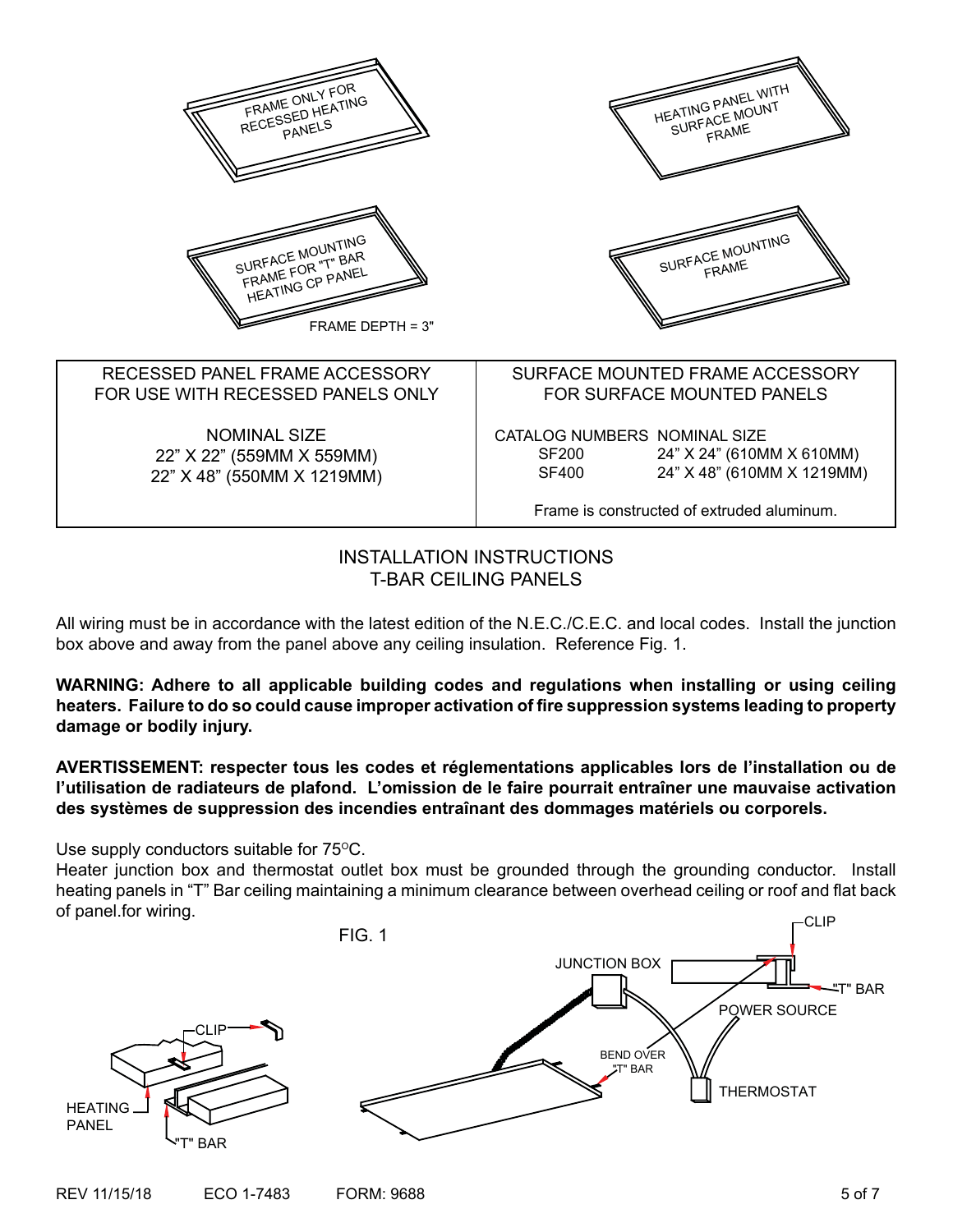# WIRING INFORMATION IMPORTANT INFORMATION: READ BEFORE CONNECTING TO POWER SUPPLY

- 1. Disconnect branch circuit or power supply before connecting or servicing.
- 2. All wiring must be done in accordance with the N.E.C./C.E.C., or local code having jurisdiction.
- 3. Do not cover face of heater at any time with an object, other construction or furnishing as over heating could result and combustion of objects.
- 4. Check to determine that branch circuit voltage is the same as voltage shown on panel data label. Do not connect to a circuit having a higher voltage as a hazard can result. Connecting to a lower voltage will result in a lower operating wattage.

#### NOTE:

- 1. The 120 and 240 volt panels are furnished as dual rated 120/240 volt units. The operating volts determines which leads are to be connected. See Fig. 3
- A. For 240 volt connection the two black leads are connected to the field power supply. The white lead is not used and is to be insulated by wrapping tape over the open conductor.
- B. For 120 volt connection the two black leads are to be spliced together and connected to the black field power supply conductor. The white lead is to be connected to the white field power supply conductor.
- C.. Grounding: Connect the field supply grounding conductor to the panel ground conductor (green).
- 2. The 208 Volt panels are furnished as single rated units and have two black leads to be connected to the field supply power leads in the junction box. Reference Fig. 1 for grounding connection.
- 3. The 277 volt panels are furnished as single rated units and have one black and one white lead to be connected to the field supply power. The black lead must be connected to the black field power supply lead and the white panel lead must be connected to the white power supply lead. The single pole thermostat must be connected to the black power supply lead. Reference Fig. 2 for grounding connection.